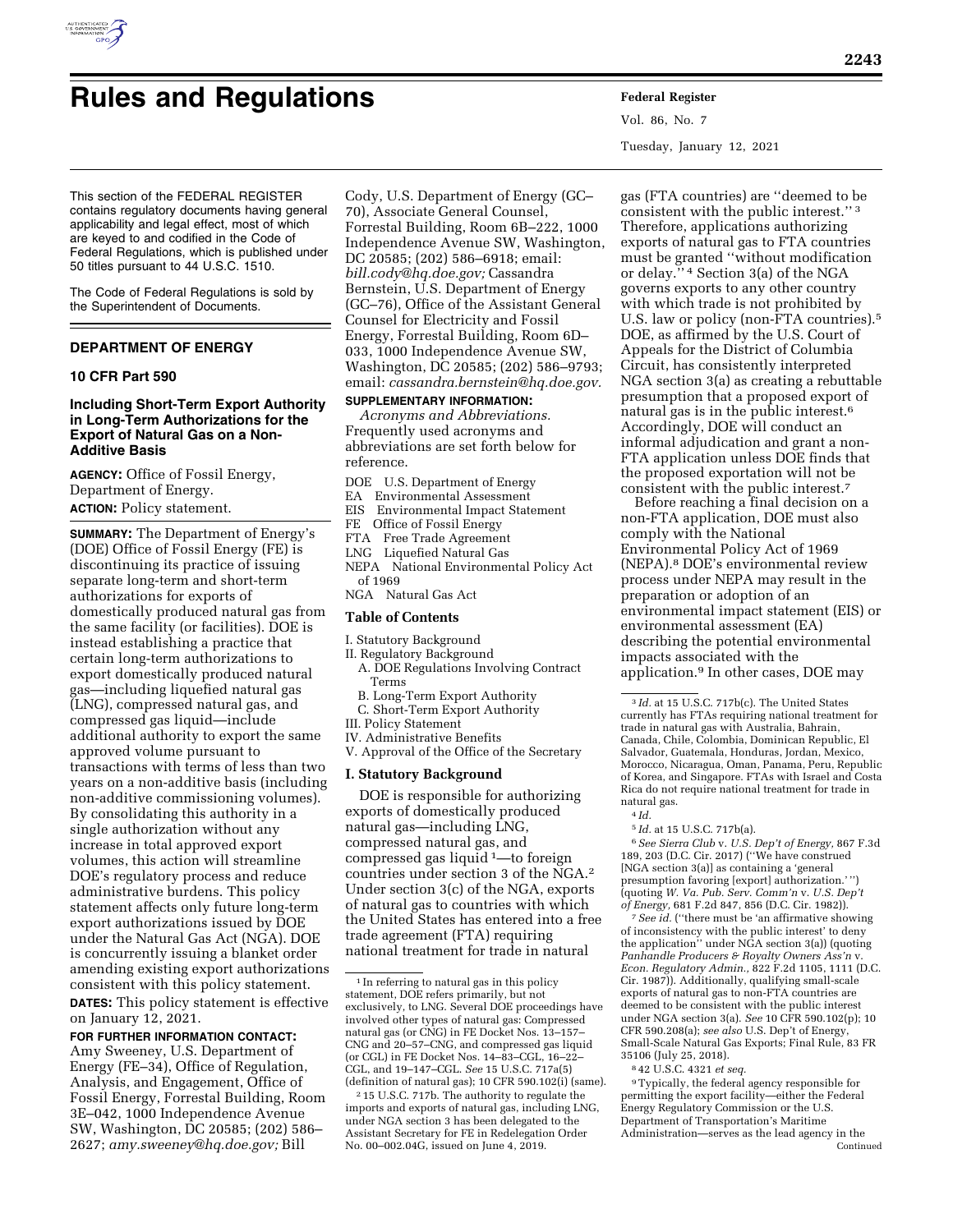determine that an application is eligible for a categorical exclusion from the preparation or adoption of an EIS or EA, pursuant to DOE's regulations implementing NEPA.10

#### **II. Regulatory Background**

## *A. DOE Regulations Involving Contract Terms*

DOE's regulations implementing section 3 of the NGA are codified in 10 CFR part 590. In relevant part, any person applying to export natural gas from the United States or to amend an existing export authorization 11 is required to provide DOE with ''a copy of all relevant contracts and purchase agreements'' 12 and to identify any ''contract volumes'' related to the supply of natural gas to be exported.13 DOE's regulations, however, do not address the terms of contracts for the supply or export of natural gas, or distinguish between types of export authorizations based on the contract term.

#### *B. Long-Term Export Authority*

Because of the time, complexity, and expense of commercializing, financing, and constructing LNG export terminals, authorization holders typically apply to DOE for long-term authority to export LNG (or other types of natural gas) from their export facility to FTA and non-FTA countries.14 Since 2010, DOE has issued more than 100 long-term authorizations approving the export of natural gas in the form of LNG, compressed natural gas, or compressed gas liquid to either FTA countries, non-FTA countries, or both under consolidated FTA and non-FTA orders. These long-term authorizations—which originally ranged in duration from 20 to 30 years (depending on the type of order) and which now may extend through the year 2050 15—are supported

11 10 CFR 590.201(a). For purposes of this policy statement, DOE uses the terms ''authorization'' and ''order'' interchangeably.

12 *Id.* at 10 CFR 590.202(c).

13 *Id.* at 10 CFR 590.202(b)(2).

14This policy statement does not apply to longterm export authorizations involving modes of transport other than by marine vessel, including but not limited to orders authorizing exports of natural gas by pipeline.

15Effective August 25, 2020, DOE discontinued its practice of granting a standard 20-year export term for long-term authorizations to export domestically produced natural gas from the lower-48 states to non-FTA countries. DOE adopted a term by the authorization holders' natural gas supply and sales contracts that often have similarly lengthy terms. In the long-term orders issued to date, DOE specifies that the authorization holder is authorized to export the natural gas ''pursuant to one or more long-term contracts (a contract greater than two years).'' 16

## *C. Short-Term Export Authority*

In 2015, DOE received the first application requesting short-term (or ''blanket'') authorization to export domestically produced LNG over a twoyear period to both FTA and non-FTA countries under NGA section 3.17 In the application, filed by Sabine Pass Liquefaction, LLC (Sabine Pass), Sabine Pass noted that it held (at that time) two long-term FTA orders and one long-term non-FTA order authorizing it to export domestically produced LNG from the Sabine Pass Liquefaction Project, then under construction in Cameron Parish, Louisiana.18 Sabine Pass requested to export a subset of its total export volume approved under its long-term authorizations for the two-year period. Sabine Pass explained that, in anticipation of the start of liquefaction operations at the Liquefaction Project, it sought ''to engage in short-term exports of LNG produced both prior to commercial operations as well as subsequent to commercial operations if and when appropriate market opportunities arise.'' 19 Sabine Pass further stated that the requested shortterm authorization would provide it with ''enhanced operational flexibility and the ability to export produced LNG cargoes that may be rejected by customers under one or more long-term contracts.'' 20

In January 2016, in DOE/FE Order No. 3767, DOE granted Sabine Pass's application to export LNG by vessel ''on

16*See, e.g., Epcilon LNG LLC,* DOE/FE Order No. 4629, FE Docket No. 20–31–LNG, Opinion and Order Granting Long-Term Authorization to Export Natural Gas to Mexico for Liquefaction, and to Re-Export U.S.-Sourced Natural Gas in the Form of Liquefied Natural Gas from Mexico to Free Trade Agreement and Non-Free Trade Agreement Nations, at 55 (Dec. 8, 2020) (Ordering Para. A).

17Sabine Pass Liquefaction, LLC, FE Docket No. 15–171–LNG, Application for Blanket Authorization to Export Liquefied Natural Gas (Nov. 6, 2015).

- 
- 20 *Id.* at 6.

a short-term or spot market basis'' from the Sabine Pass Liquefaction Project.21 In evaluating the non-FTA portion of the application, DOE stated that it already had ''conducted a full public interest review under NGA section 3(a)'' for Sabine Pass's long-term non-FTA authorization.22 Next, DOE noted that Sabine Pass was seeking only to export a non-additive portion of its total export volume over the two-year period. DOE found:

Provided that the volumes proposed for export . . . when added to any volumes exported under Sabine Pass' long-term export authorization, do not exceed [the approved long-term export volume] on an annual (*i.e.,*  consecutive 12 month) basis, *the public interest impacts of the total exports will not increase as a consequence of our approval of the Application in this proceeding.*23

On this basis, DOE concluded that ''no additional public interest review beyond that conducted in the earlier non-FTA export proceedings is warranted.'' 24

In the ordering paragraphs for Sabine Pass's short-term order, DOE specified that Sabine Pass was authorized to export the requested LNG ''pursuant to transactions that have terms of no longer than two years.'' 25 DOE also required that ''[t]he volume of LNG authorized for export to non-FTA countries in this Order, when combined with the volume of LNG approved for export in [Sabine Pass's long-term non-FTA order] shall not exceed [the total approved non-FTA volume] during any consecutive 12 month period."<sup>26</sup>

Under this framework, DOE has issued 13 additional short-term authorizations to supplement one or more existing long-term authorizations for the same facility (or facilities) and authorization holder. To maintain this export authority, authorization holders are required to apply for new short-term orders—and DOE is required to process and review those applications—every two years.27 Five of these short-term orders are currently active, including Sabine Pass's most recent short-term

- 23 *Id.* at 9–10 (emphasis added).
- 24 *Id.* at 10.
- 25 *Id.* at 13 (Ordering Para. A).
- 26 *Id.* at 13–14 (Ordering Para. B).

NEPA review process, and DOE serves as a cooperating agency. Where no other federal agency is responsible for permitting the export facility, DOE serves as the lead agency in the NEPA review process.

<sup>10</sup>*See* 10 CFR part 1021, subpart D, appendix B (listing of categorical exclusions from preparation of either an EA or EIS under NEPA).

through December 31, 2050, as the standard export term for long-term non-FTA authorizations, unless a shorter term is requested by the applicant. *See*  U.S. Dep't of Energy, Extending Natural Gas Export Authorizations to Non-Free Trade Agreement Countries Through the Year 2050, Notice of Final Policy Statement and Response to Comments, 85 FR 52237 (Aug. 25, 2020) [hereinafter Term Extension Policy Statement].

<sup>18</sup> *Id.* at 2–3.

<sup>19</sup> *Id.* at 4.

<sup>21</sup>*Sabine Pass Liquefaction, LLC,* DOE/FE Order No. 3767, FE Docket No. 15–171–LNG, Order Granting Blanket Authorization to Export Liquefied Natural Gas by Vessel from the Sabine Pass LNG Terminal Located in Cameron Parish, Louisiana, at 2 (Jan. 13, 2016).

<sup>22</sup> *Id.* at 9.

<sup>27</sup>*See* U.S. Dep't of Energy, Office of Fossil Energy, ''How to Obtain Authorization to Import and/or Export Natural Gas and LNG—Types of Authorizations and Requests,'' *available at: [https://](https://www.energy.gov/fe/services/natural-gas-regulation/how-obtain-authorization-import-andor-export-natural-gas-and-lng) [www.energy.gov/fe/services/natural-gas-regulation/](https://www.energy.gov/fe/services/natural-gas-regulation/how-obtain-authorization-import-andor-export-natural-gas-and-lng)  [how-obtain-authorization-import-andor-export](https://www.energy.gov/fe/services/natural-gas-regulation/how-obtain-authorization-import-andor-export-natural-gas-and-lng)[natural-gas-and-lng.](https://www.energy.gov/fe/services/natural-gas-regulation/how-obtain-authorization-import-andor-export-natural-gas-and-lng)*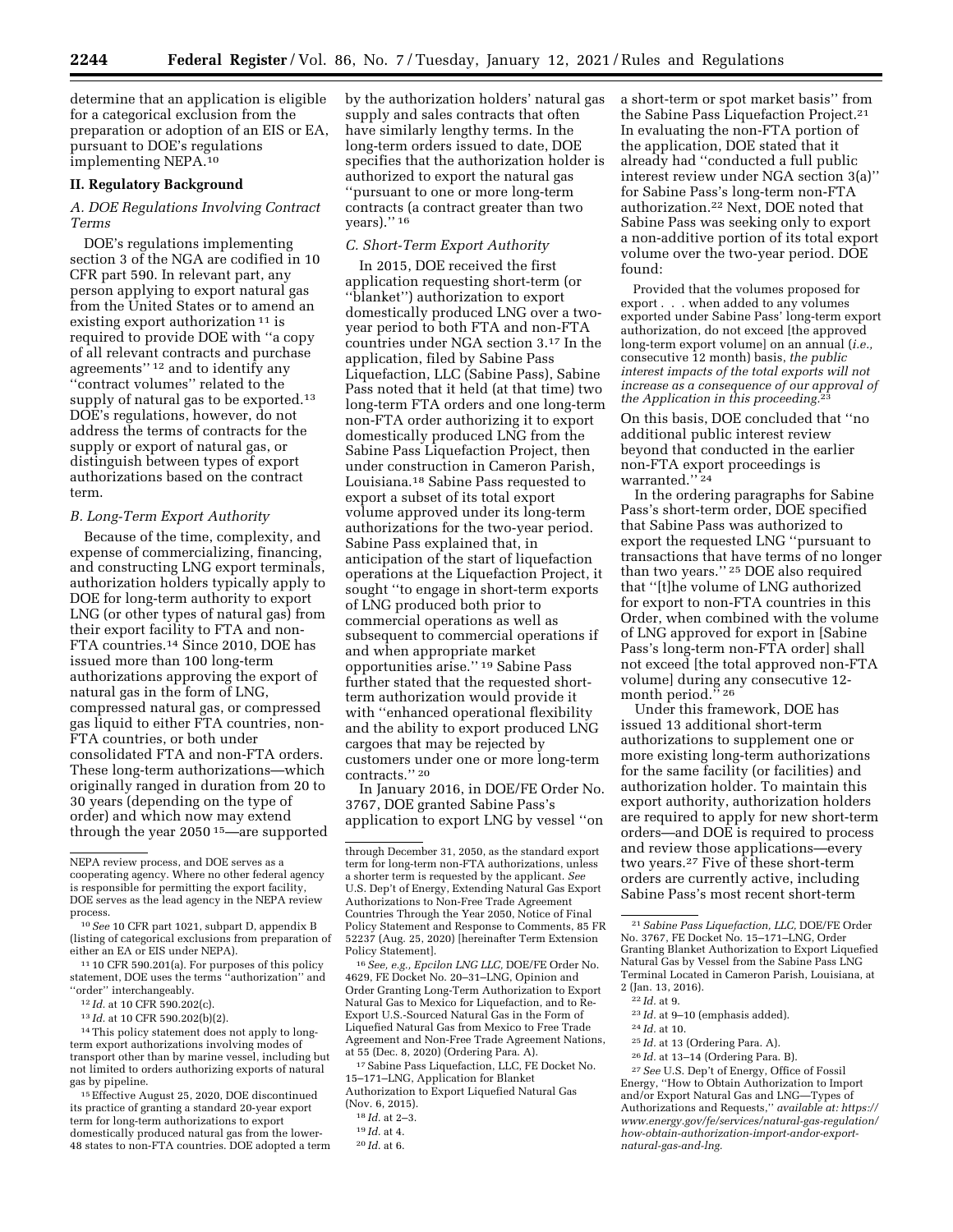order issued in January 2020.28 As indicated, each of these orders approves the requested short-term exports on a non-additive basis to the previously approved long-term exports for each authorization holder—meaning without any increase in the total export volume for the respective facility (or facilities).

Additionally, in every short-term order issued for non-FTA exports under NGA section 3(a), DOE has evaluated its obligations under NEPA. In each order, DOE determined that the approval of the application ''will not result in any incremental environmental impacts as compared to the environmental impacts previously reviewed'' for the corresponding long-term authorization(s).29 DOE also found that approval of each application would not require additional construction or modification to the previously approved facilities.30 Accordingly, in every shortterm order for non-FTA exports to date, DOE has granted the non-FTA portion of the application, in part, based on a categorical exclusion from the preparation of an EA or EIS under NEPA 31 (specifically, categorical exclusion B5.7 under DOE's regulations at 10 CFR part 1021, subpart D, appendix B).32

#### **III. Policy Statement**

Nearly five years ago, in January 2016, DOE issued its first short-term LNG export authorization to Sabine Pass to supplement its existing long-term LNG export authorizations.<sup>33</sup> Since that time, the U.S. market for natural gas—and, in particular, the LNG export market—has matured, as has DOE's understanding of the administrative burdens associated with implementing its regulatory program under NGA section 3. Upon review, DOE has determined that it is no longer necessary to issue separate longterm and short-term authorizations to export natural gas from the same facility (or facilities) for the same authorization

31*See, e.g., id.* at 12–13, 14 (Findings Para. (3)). 32 10 CFR part 1021, Subpt. D, App. B, Categorical Exclusion B5.7) (providing a categorical exclusion where approvals or disapprovals of authorizations to import or export natural gas under NGA section 3 involve minor operational changes, but not new construction). DOE notes that, on January 4, 2021, an amended form of this B5.7 categorical exclusion will take effect. *See* U.S. Dep't of Energy, National Environmental Policy Act Implementing Procedures; Final Rule, 85 FR 78197 (Dec. 4, 2020) (effective date of Jan. 4, 2021).

33*See supra* note 21.

holder. If an authorization holder has a long-term export order tied to contracts of two years or longer, but wishes to export a subset of that approved volume on a short-term or spot market basis under transactions with terms of less than two years (including commissioning volumes prior to the start of a facility's commercial operations 34), DOE finds that it is beneficial to provide both types of authority in a single consolidated order going forward.

As an initial matter, DOE's regulations implementing NGA section 3 do not address the terms of an applicant's natural gas supply or sales contracts, nor do they distinguish between types of export authority on this basis.35 Therefore, there is no legal requirement for DOE to continue issuing separate short-term and long-term authorizations on a non-additive basis from the same facility.

DOE also finds that there are no practical benefits to continuing to separate these types of authorizations. DOE developed this approach in 2016 during a rapidly evolving regulatory period for exports of LNG and other forms of natural gas. At this point, however, DOE's regulatory practice is well established, U.S. companies have been exporting domestically produced LNG from the lower 48-states around the globe for nearly five years,<sup>36</sup> and the need for U.S. exporters to have operational flexibility to compete in the global marketplace is greater than ever.37 Based on its analysis of the U.S. natural gas market, DOE/FE believes this action is in the public interest under NGA section 3.

Accordingly, under this policy statement, DOE is establishing that certain long-term authorizations to export domestically produced natural gas—including LNG, compressed natural gas, and compressed gas

35*See supra* § II.A (discussing DOE's regulations implementing NGA section 3 at 10 CFR part 590).

36 Indeed, after four years exporting at marketbased levels, the United States has become one of the top three LNG exporters in the world. *See* Term Extension Policy Statement, 85 FR 52244 (Aug. 25, 2020).

<sup>37</sup> DOE recently discussed the benefits associated with increasing operational flexibility for U.S. exporters, including but not limited to providing economic benefits and improving energy security for the United States and its allies. *See id.* at 85 FR 52244 (Aug. 25, 2020).

liquid—will include authority to export the same approved volume pursuant to transactions with terms of less than two years on a non-additive basis (including non-additive commissioning volumes to be exported prior to the start of a facility's commercial operations).

This policy statement applies only to future long-term authorizations to export natural gas.38 Concurrently with this policy statement, DOE is issuing a blanket order that (i) amends existing long-term export authorizations to include short-term export authority under NGA section 3(a) and (c), and (ii) vacates DOE's existing short-term orders (and short-term export authority granted in other orders) in light of DOE's action to consolidate this authority in each corresponding long-term authorization.39 DOE has included a list of the affected export authorizations in that order.

#### **IV. Administrative Benefits**

In this policy statement, DOE is not proposing any new requirements for applicants or authorization holders under 10 CFR part 590. Rather, DOE's objective to streamline DOE's administrative process and to minimize administrative burdens and uncertainty on the U.S. natural gas industry by conserving resources that would be utilized to apply for and process shortterm export authorizations, respectively, without any incremental benefit to the public.

#### **V. Approval of the Office of the Secretary**

The Secretary of Energy has approved publication of this policy statement.

#### **Signing Authority**

This document of the Department of Energy was signed on December 18, 2020, by Steven Winberg, Assistant Secretary, Office of Fossil Energy, pursuant to delegated authority from the Secretary of Energy. That document with the original signature and date is maintained by DOE. For administrative purposes only, and in compliance with requirements of the Office of the Federal Register, the undersigned DOE Federal Register Liaison Officer has been authorized to sign and submit the

<sup>28</sup>*Sabine Pass Liquefaction, LLC,* DOE/FE Order No. 4487, FE Docket No. 19–133–LNG, Order Granting Blanket Authorization to Export Liquefied Natural Gas to Free Trade Agreement and Non-Free Trade Agreement Nations, at 14–15 (Jan. 15, 2020) (Ordering Paras. A, B).

<sup>29</sup>*See, e.g., id.* at 12.

<sup>30</sup>*See, e.g., id.* at 12–13.

<sup>34</sup>*Cf.* U.S. Dep't of Energy, Office of Fossil Energy, *LNG Monthly,* at 38 (Nov. 2020), *available at: [https://www.energy.gov/sites/prod/files/2020/](https://www.energy.gov/sites/prod/files/2020/11/f80/LNG%20Monthly%202020_4.pdf)  [11/f80/LNG%20Monthly%202020](https://www.energy.gov/sites/prod/files/2020/11/f80/LNG%20Monthly%202020_4.pdf)*\_*4.pdf* (defining ''commissioning cargoes'' as ''pre-commercial cargos loaded while export facility operations are still undergoing final testing and inspection,'' and stating that ''[c]ommissioning cargos may occur multiple times for the same facility as individual LNG trains enter service'').

<sup>38</sup>As noted, this policy statement does not apply to long-term export authorizations involving modes of transport other than by marine vessel, including but not limited to orders authorizing exports of natural gas by pipeline.

<sup>39</sup>*See* U.S. Dep't of Energy, DOE/FE Order No. 4641, FE Docket Nos. 10–85–LNG, *et al.,* Order Amending Long-Term Authorizations for the Export of Natural Gas to Include Short-Term Export Authority on a Non-Additive Basis, and Vacating Related Short-Term Authority in Separate Orders (Dec. 18, 2020).